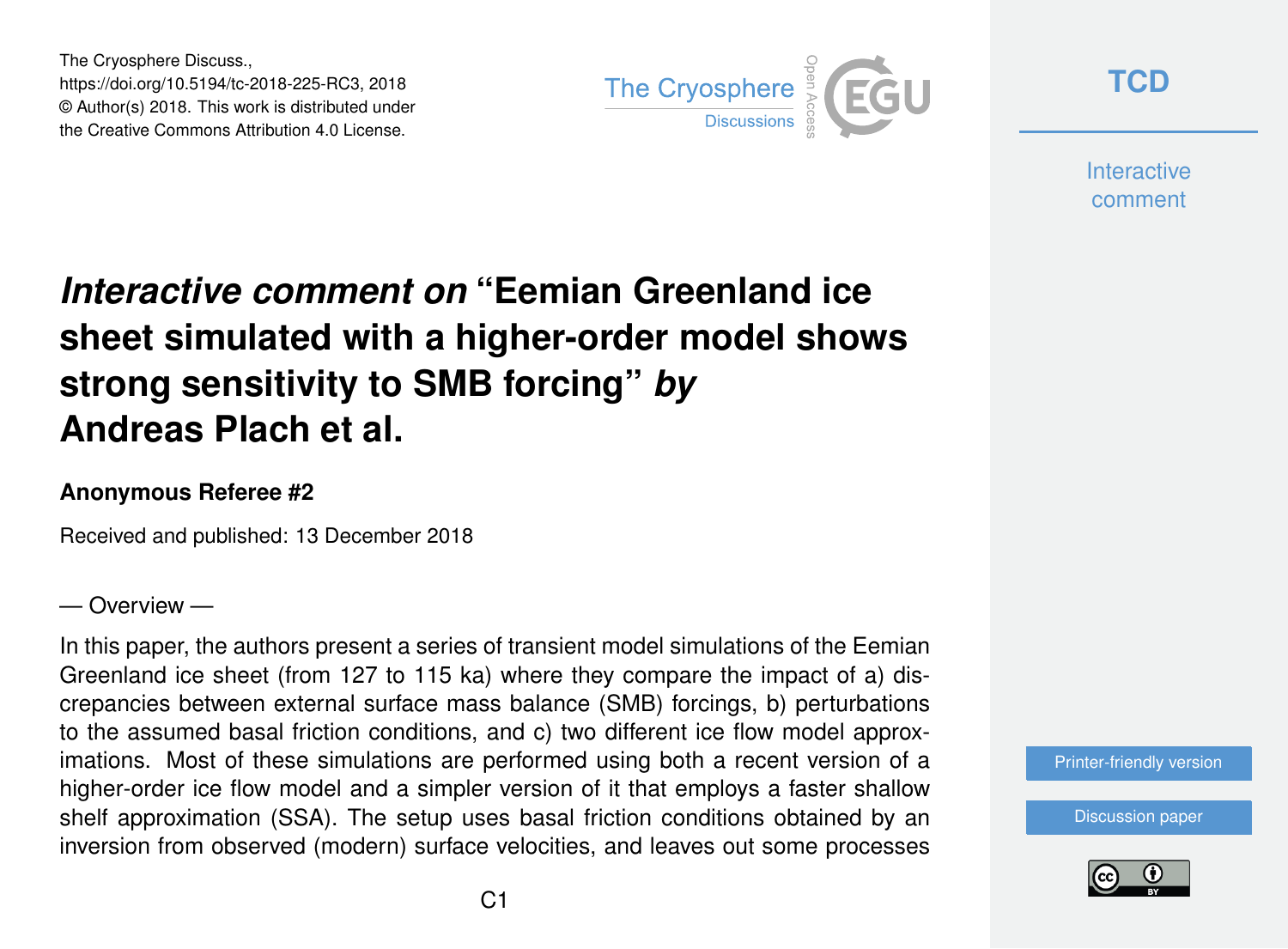such as, e.g., glacial isostatic adjustment, ice-ocean interactions, and thermal spin-ups due to the computational expenses of the higher-order model. Based upon the results, the authors draw the conclusion that —for simulations of the Greenland ice sheet during warm periods— the representation of surface mass balance is more important than the representation of ice flow and that efforts should focus on improving the former rather than the latter.

Thus, the title of the paper is, in my opinion, well suited and highlights the interesting use of a higher-order ice sheet model on paleo-climatic setups, which so far have been dominated by models with simpler ice flow approximations. Therefore I think that this study is well within the scope of TC. The abstract is adequate. The presentation of the paper (structure, language, etc.) is very good, the text is easy to follow, experimental steps are for the most part clear (see my comments below), references are in general good, and the existing figures complement the text well (although I have some requests). I support this manuscript, providing that the authors address the minor issues described in the general and specific comments below.

#### — General Comments —

Although I think that the conclusions do indeed follow the results, my main concern is that those conclusions could be limited by the methodology used to arrive at those results (although not necessarily incorrect). In other words, I am left with the impression that the ice flow representation (including basal friction) could have a stronger impact if the above-mentioned compromises due to computational expenses were not present. As an example, the lack of a spin-up implies that the initial conditions do not include thermal or isostatic rebound signals representing past ice sheet states. Related to this, those past ice sheets configurations can be dependent on the degree of complexity of the ice flow approximation used, particularly if the ice sheet's advances and retreats involve interaction with the ocean. At the end, the initial conditions could be very different depending on the ice flow representation used during a spin-up, and these impacts can be amplified by other model components such as glacial isostatic rebound. Con-

### **[TCD](https://www.the-cryosphere-discuss.net/)**

**Interactive** comment

[Printer-friendly version](https://www.the-cryosphere-discuss.net/tc-2018-225/tc-2018-225-RC3-print.pdf)

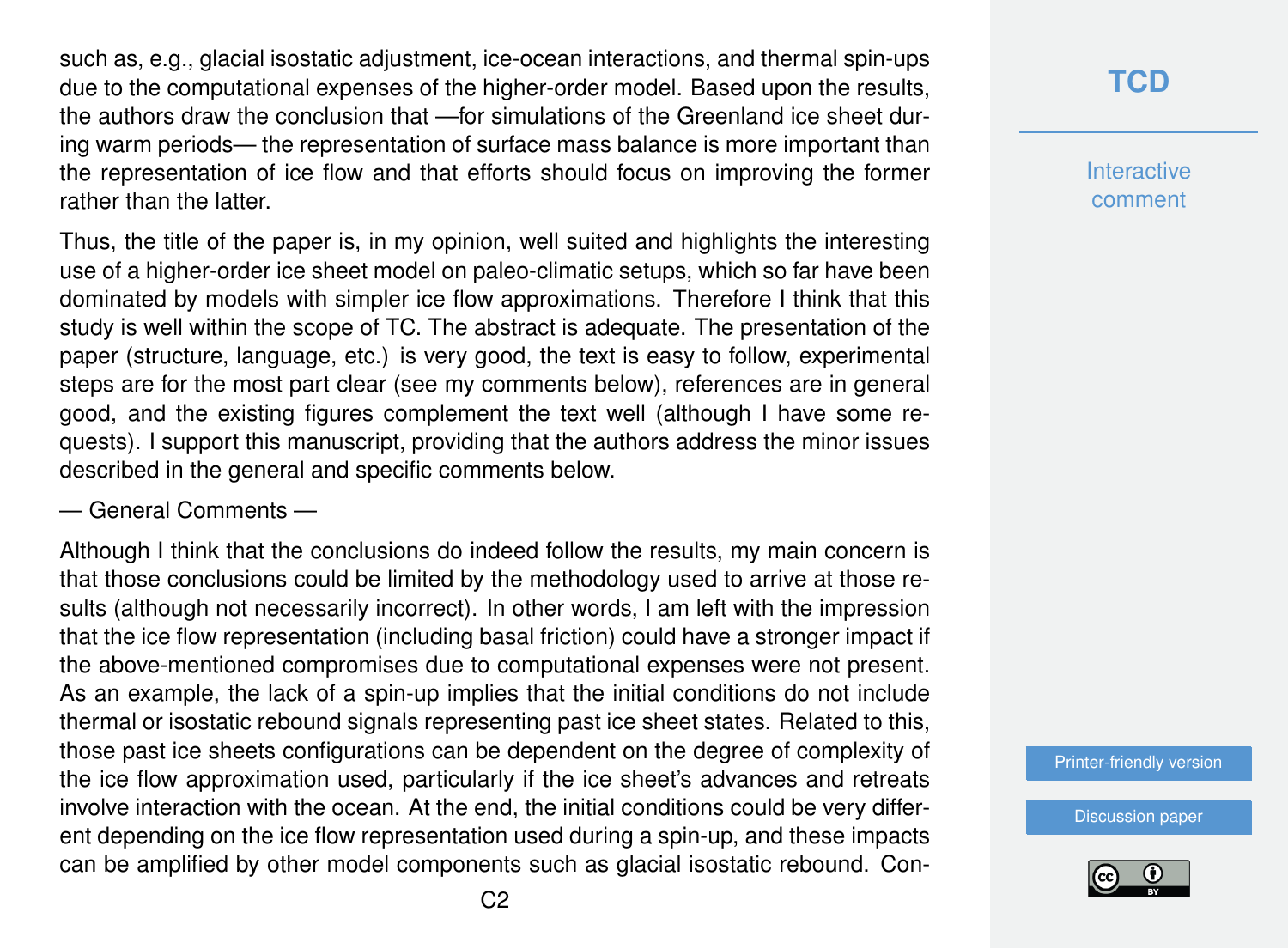necting to this, I also wonder if the inclusion of rebound (and its interaction with the SMB altitude-feedback) would decrease the contribution to the ice thickness change from the differences in surface mass balance.

Furthermore, I think that the "parameter space" explored for the ice flow-related experiments is not enough to showcase the total range of impact, especially for the basal friction experiments. For example, the authors test a relative small change to these coefficients and an extreme change, and then discard the latter due to unreasonable (and preliminary, since these are not shown) results. However, there are no attempts at testing the impact of less extreme changes with the aim of finding a "maximum impact" that is still reasonable.

To sum up, from my experience I mostly agree that getting the surface mass balance right plays consistently a crucial role on the evolution of a modelled ice sheet (even outside of interglacials or land-based ice sheets), but from the paper it is not completely clear that the significantly smaller impact of ice flow-related processes is not (at least in part) a consequence of the limitations required in order to utilize the sophisticated higher-order ice flow model. If additional experiments using the higher-order model are not possible due to computational constraints, there is (almost) always the possibility to run those experiments in the simpler SSA model, especially since the authors do not find extreme differences between the models. This could be done at least as supplementary materials to shed some light on the mentioned issues. I will elaborate on these issues as they occur in the text below.

— Specific Comments —

Page (P) 2, Line (L) 20-23: These lines give the misleading impression that the SIA and SSA are used separately in hybrid models, with marked boundaries between the regions where each of them is applied. As far as I understand, there is a difference between using the SIA and SSA separately for, e.g., grounded and floating ice, respectively (i.e. with the grounding line as the "boundaries between these two approxima**[TCD](https://www.the-cryosphere-discuss.net/)**

**Interactive** comment

[Printer-friendly version](https://www.the-cryosphere-discuss.net/tc-2018-225/tc-2018-225-RC3-print.pdf)

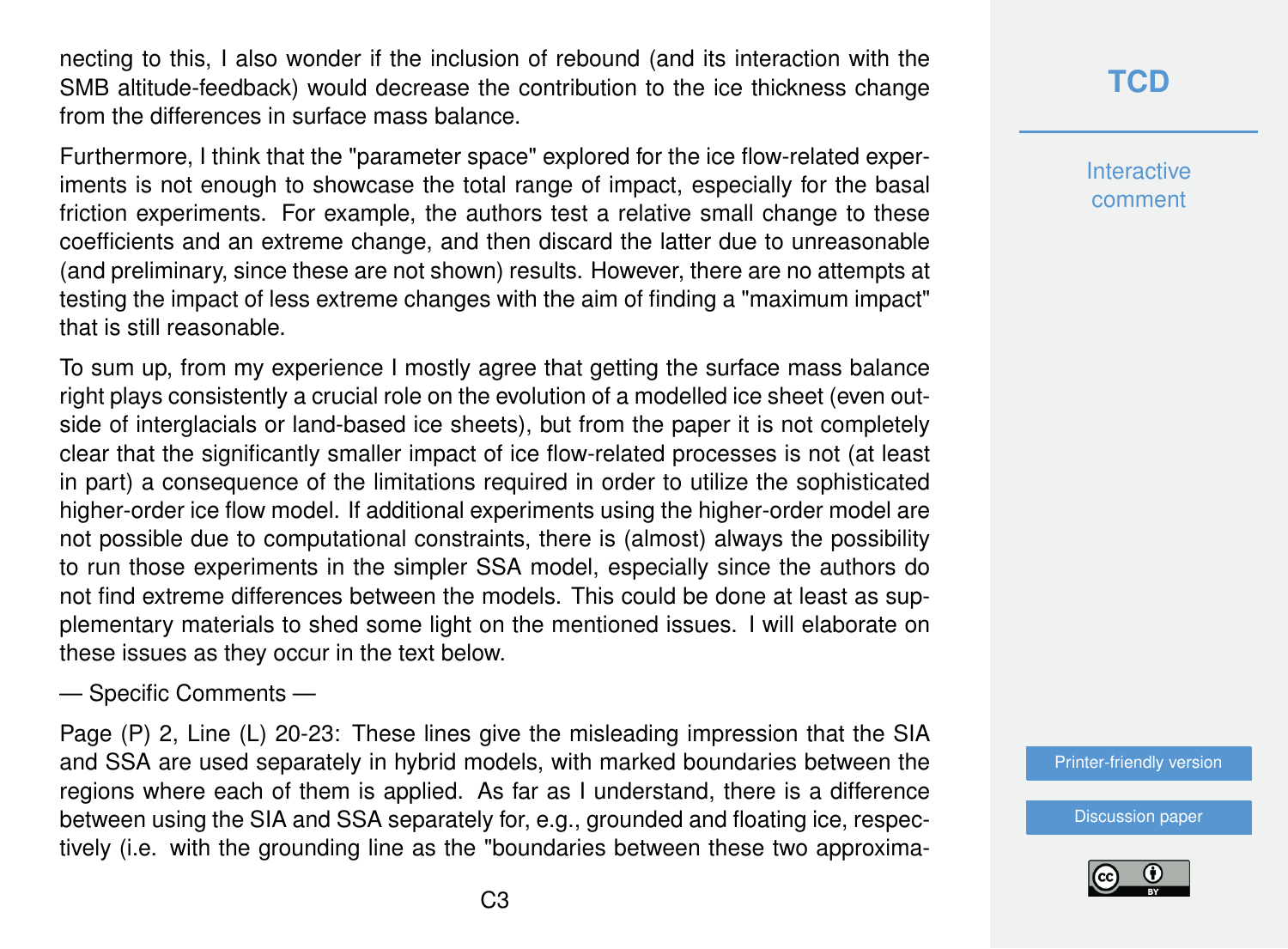tions", as in the main experiments of Pollard and De Conto, 2009), and using what is currently known as "hybrid model". In fact, one of the main motivations stated in Bueler and Brown (2009) was to overcome the flux and velocity problems where SIA and SSA meet, when applied to model grounded ice streams, and to provide a scheme that generates well-behaved, "continuous" intermediate states. Modern hybrid models (mostly following Bueler and Brown, 2009) usually combine both approximations in various ways to obtain a smooth transition between SIA dominated and SSA dominated regions. Please reformulate.

P 3, L 9: In "best guess Eemian SMB simulations", "guess" sounds a bit out of place / redundant. Also, based on what are these simulations the best? A few words here giving the criteria used and the types of SMB models tested in Plach et al. (2018) would be appreciated.

P 3, L 13: Since the SMB is computed using modern topography and the altitude-SMB feedback turns out to be quite important (as shown by your results), I wonder if the gap between the control and corresponding MAR-BESSI experiments would be smaller under a different topography. For example, (looking at both 125 ka panels of Figure 3) if you started the simulations from a lowered and/or retreated ice sheet in the north-east this could potentially trigger a positive feedback that turns the MAR-SEB SMB negative, causing a similar retreat to that in the MAR-BESSI experiment. You do mention something similar in page 11, line 10, but I would like to see an additional experiment testing this, or (if this is definitely not feasible) at least a discussion on this possibility in the manuscript, since I think it is within the scope of this study.

P 3, L 17: "... lower threshold of 100 points ..." points of what? Although I appreciate a summary of previously published methods, it seems to me that this description utilizes terms assuming that the reader is already familiar with those same methods. Please reformulate so the description can be read independently from the cited paper.

P 4, L 5: What is the (real) time required to run each of these 12 kyr simulations on your

#### **[TCD](https://www.the-cryosphere-discuss.net/)**

**Interactive** comment

[Printer-friendly version](https://www.the-cryosphere-discuss.net/tc-2018-225/tc-2018-225-RC3-print.pdf)

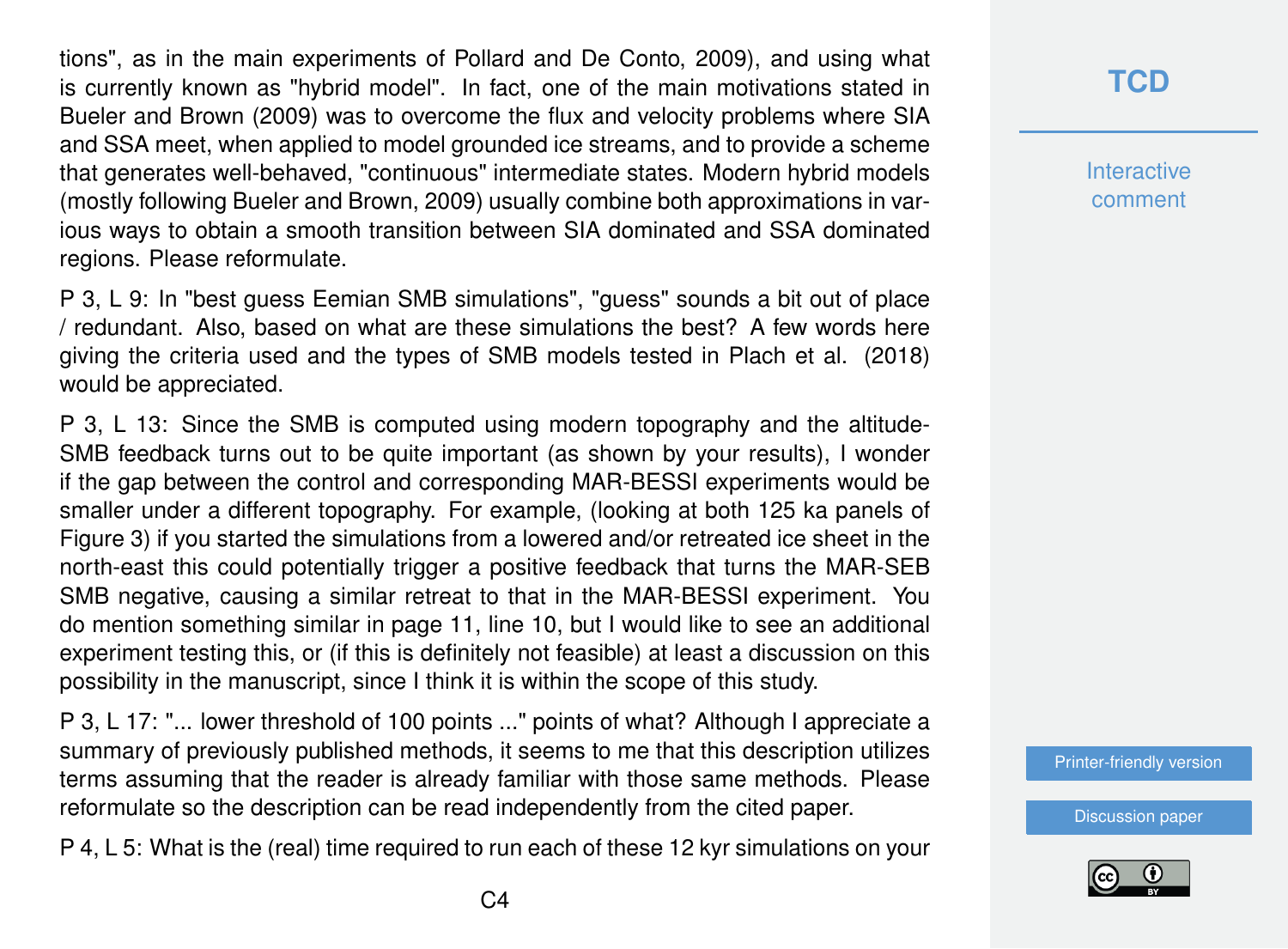higher-order configuration? Since using a higher-order model is part of the novelty of this study, this could be an interesting detail to some readers.

P 4, L 8: "with a modern GrIS" What is the internal thermal structure of the ice sheet at the beginning of the experiments? How is it computed? Please specify.

P 4, L 9-12: This is not clear to me. How are these limits for the friction coefficients computed? Do you simply prescribe different (homogeneous/spatially varying?) coefficients until the resulting elevations change "too much" compared to ice core data? Is this done before any inversion? If so, and considering that the inversion will produce spatially varying coefficients, why would these limits be valid for the entire domain? Please clarify.

P 4, L 12-14: Do you run two independent inversions to derive the basal friction coefficients for the higher-order and SSA setups? Under what internal and boundary conditions is this inversion performed? Please clarify and elaborate a bit more on this procedure. Also, I would like to see a figure with the inverted distribution(s) of these coefficients, since the perturbation of these coefficients is an integral part of the study.

P 4, L 25: "the ice sheet domain remains fixed throughout all simulations" This line is confusing at first, since it gives the impression that the ice sheet area is fixed (i.e. cannot retreat or advance). Then it is clarified that it cannot advance "beyond the (modern) ice domain", although it is not clear if it can retreat. Only in page 8, lines 12-14 it is clear that it can retreat and re-advance. Please reformulate so this is clear from the beginning.

P 4, L 27-29: Why is the surface temperature prescribed and kept fixed at pre-industrial values? Is this simplification necessary? I would like to see a confirmation that its influence on the thermal structure is negligible, particularly in the regions where the ice sheet elevation decreases significantly.

P 5, L 16: Did you consider other velocity thresholds during initial testing? What is the

## **[TCD](https://www.the-cryosphere-discuss.net/)**

**Interactive** comment

[Printer-friendly version](https://www.the-cryosphere-discuss.net/tc-2018-225/tc-2018-225-RC3-print.pdf)

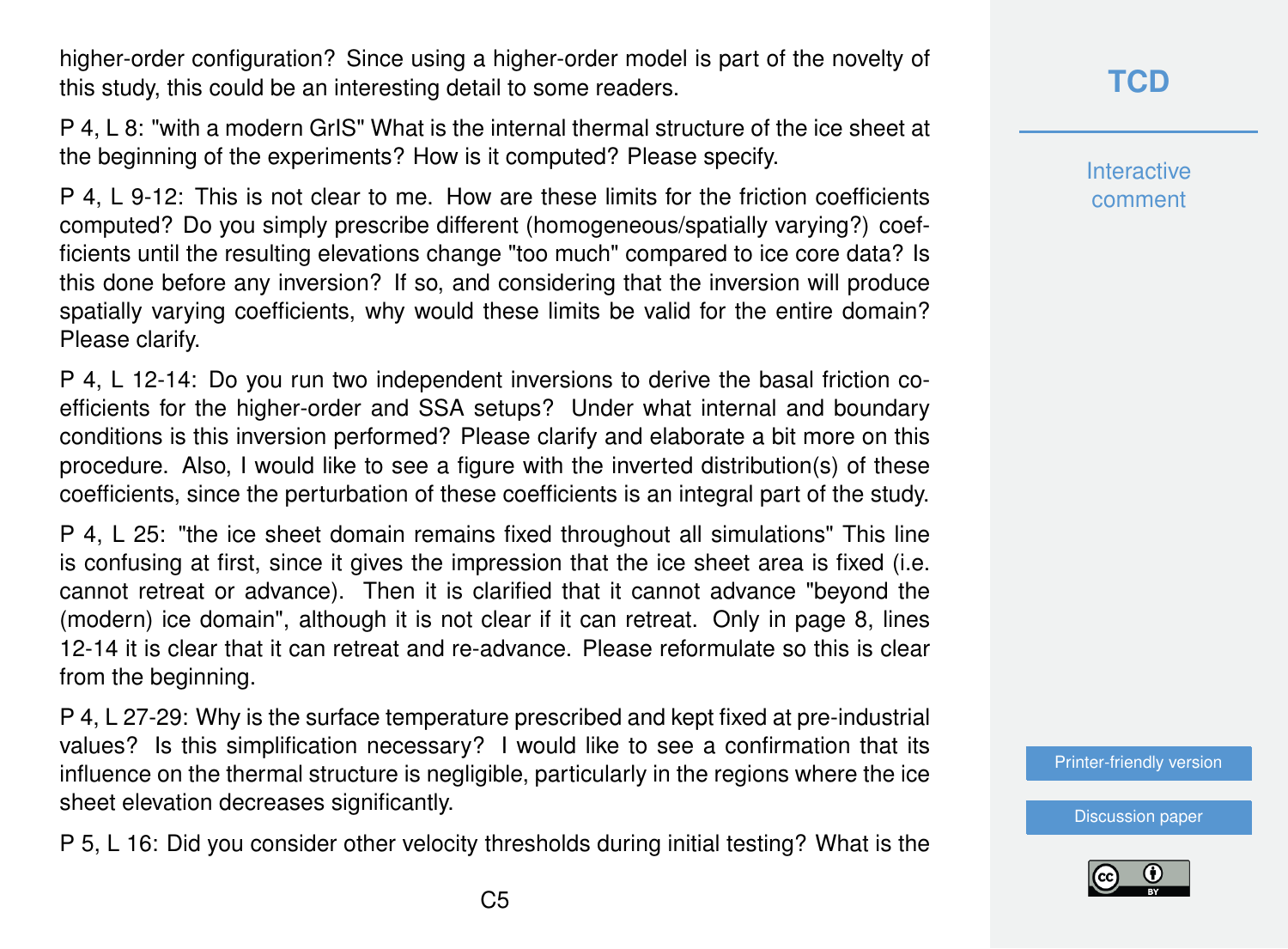reason for this particular value of 500 m/yr? Please elaborate.

P 6, L 3-6: Did you test other values for the multiplying factors (i.e. between 0.5-0.9 and 1.1-2.0) over the entire ice sheet? While halving/doubling the value of the friction coefficients might indeed give unrealistic results, it would be interesting to see the rate of change of the ice volume curves (as in Fig. 1) for more modest increments (e.g. 0.7 and 1.5). Also, I think it might be useful to show anyway the curves for 0.5 and 2.0 (at least as a supplement), just to see how they relate to the rest of the results.

P 7, L 4-7: According to the text, the outlet glaciers are defined as the areas with ice (surface?) velocities  $>$  500 m/yr. The resulting "outlet regions" are shown in Fig. 8 and 9. How much would the resulting outlet regions change if a lower threshold was used? Would the bigger area-of-effect impact the results/conclusions? Additional tests here are welcome. Also, it seems that these outlet regions are defined at the beginning and not updated over time as the ice sheet retreats and new areas reach the required threshold. Would a continuous identification of outlet regions change the results as well? I would like to see these points addressed in the discussion.

P 9, L 4-5: How do these 600 m and 1500 m of elevation change compare to the changes due to halving/doubling the friction coefficients? Is the impact of the latter even stronger than, e.g., 1500 m? Connected to a previous specific comment (P6,L3- 6), I think it would be useful to see the results of those particular discarded experiments.

P 11, L 11-16: There is a build-up of ice in the northeast margin (and most outlets) in the "basal\*0.9" experiment, whereas there is a local thinning of the outlets in the outlets\*0.5 experiment. Do you think that the latter would be able to compensate for the additional influx from the interior in a hypothetical experiment that uses \*0.5 at the outlets and \*0.9 elsewhere? This could cause a bigger impact than the cited experiments, while still keeping the assumptions in the manuscript. If possible, please test this. I would like to see this possibility addressed in the discussion.

P 12, L 2-3: "Note that the thinning affects ice thickness upstream from the outlet

**[TCD](https://www.the-cryosphere-discuss.net/)**

**Interactive** comment

[Printer-friendly version](https://www.the-cryosphere-discuss.net/tc-2018-225/tc-2018-225-RC3-print.pdf)

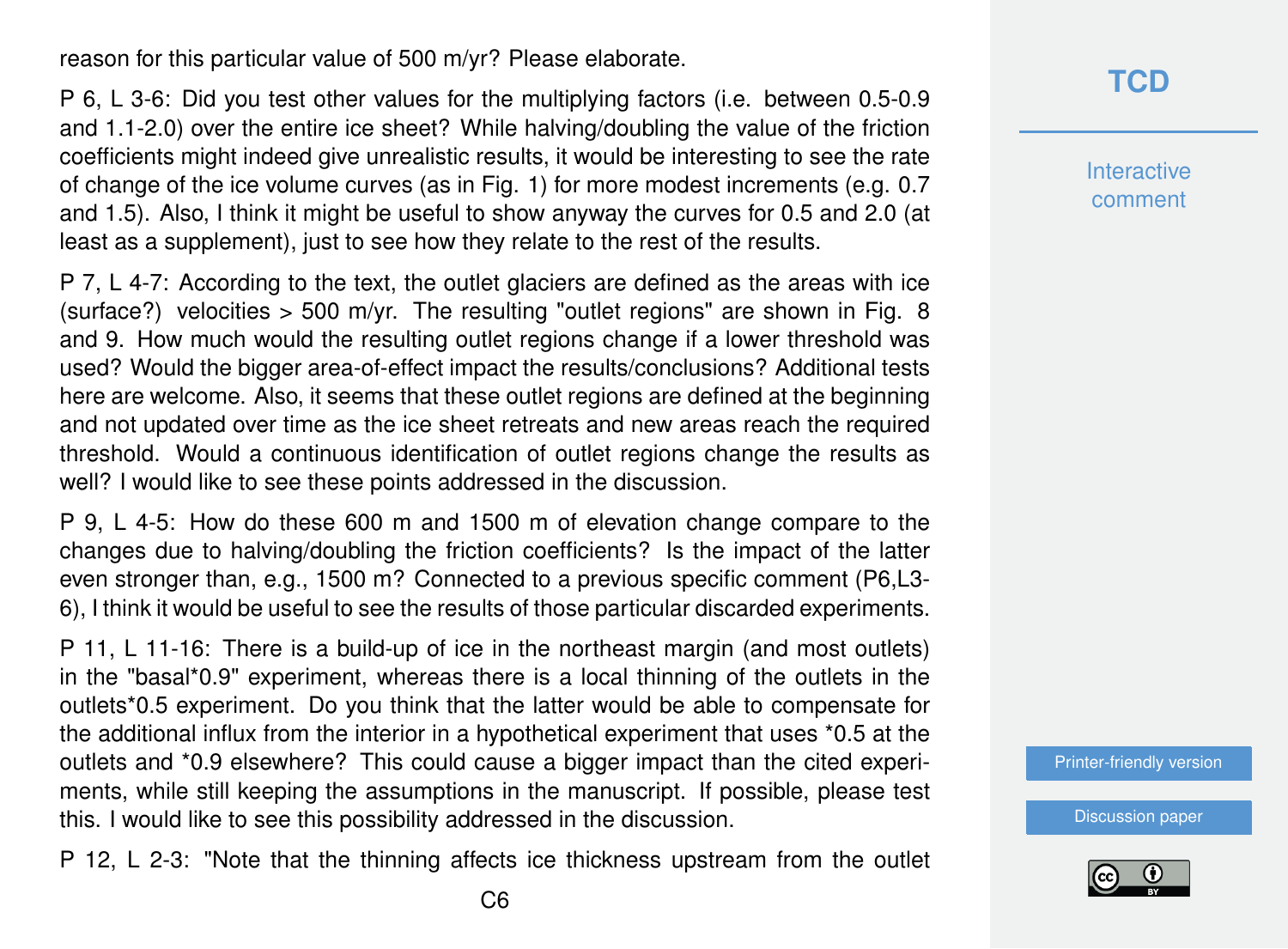region". Yes, and this connects to my previous points regarding basal friction: I think it is very possible to maximize the impact of basal friction uncertainty if other choices are made, e.g., lower threshold for outlet identification (thus increasing the area-ofeffect), lower multipliers for the coefficients, different multipliers for interior an outlets, etc. I think it would be useful to see the outcome of such choices at the "extremes" of reasonable assumptions in additional experiments.

P 12, L 5-8: Fig. 9 (right) does not seem to clearly support the text, as the changes in the velocity field seem far from local, even reaching close the the divides. In other basal friction configurations (see my previous point P12,L2-3), these changes could have significant effects. Please discuss.

P 13, L 3: While the sentence is technically correct, I would add "among our tests" (or similar) after "gives the biggest difference in the simulated Eemian ice sheet evolution", to acknowledge the possibility of different results under conditions or configurations not tested here.

P 13, L 9-14: Following my previous points (e.g. P12,L2-3), I would like to see here a discussion on other basal friction configurations that could potentially have a larger impact on the Eemian ice sheet volume, addressing those points.

P 14, L 6: "develop a new equilibrium ice sheet" The ice sheet configurations at the end of these transient experiments are not in equilibrium, at least not in the usual sense (e.g. steady-state simulations under non-varying climate conditions). Please replace using "a new ice sheet state" or similar.

P 14, L 11-12: Following my previous point (P3,L13), I would like to see here a discussion on the potential impacts of a smaller initial ice sheet and its interaction with the altitude-SMB feedback.

P 16, L 4-5: This sentence highlights my main concern described above. On the one hand, the higher-order model is too expensive to perform additional experiments. On **[TCD](https://www.the-cryosphere-discuss.net/)**

**Interactive** comment

[Printer-friendly version](https://www.the-cryosphere-discuss.net/tc-2018-225/tc-2018-225-RC3-print.pdf)

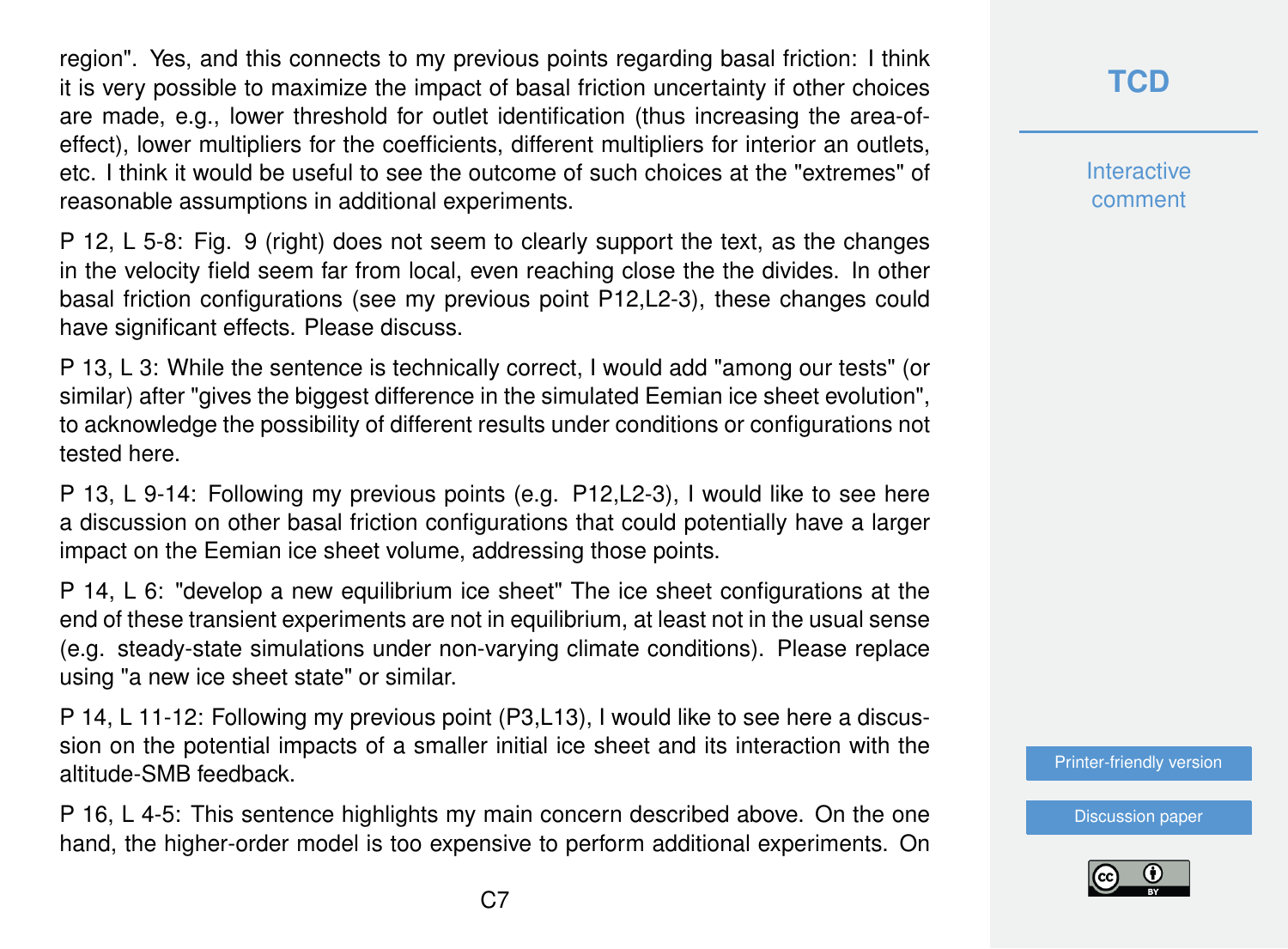the other hand, the SSA model is described here as unable to run those simulations due to its limitations. Connecting to my previous comment (P2,L20-23), it seems that there are other options you could use to assess the impact of these important processes. Since one of your conclusions mentions a "limited influence of the ice flow approximation on the simulated minimum ice volume", would not a, e.g., hybrid model be a good candidate to (at least) clarify these issues?

P 16, L 10-12: These lines suggest that the inversion of friction coefficients is done separately for the higher-order and SSA models (see my previous point P4,L12-14). Please clarify this in Section 2.2.

P 16, L 16-17: Would the impact of including basal hydrology on the computational expenses be large enough to make your experiments unfeasible? Has this been tested?

P 16, L 19-21: In connection with my previous point (P7,L4-7), if the goal is to compensate to some degree for the lack of basal hydrology, I think that a continuous identification of outlet regions would be a better choice; otherwise, you are accounting for it only where the initial conditions do not change. Please address the possibility of other basal friction / outlet regions configurations that could have a stronger impact on the results.

P 16, L 26-27: Similar to how the outlet experiments attempt to account for basal hydrology, additional experiments with a reduced initial ice sheet could attempt to account for the influence of pre-Eemian ocean forcing (see also my previous point P3,L13)

P 16, L 31-32: "Furthermore, a spin-up would require ..." It is still unclear to me what are the internal ice sheet temperatures at the beginning of the experiments, but what if the spin-up is performed with a fixed topography, i.e., letting ice velocities, temperatures, etc. evolve under a transient climate signal? Would not that be more realistic than a modern temperature profile or no profile at all? Please clarify.

P 16, L 33-34: This is not clear to me. If the mesh cannot easily adapt to changes

### **[TCD](https://www.the-cryosphere-discuss.net/)**

**Interactive** comment

[Printer-friendly version](https://www.the-cryosphere-discuss.net/tc-2018-225/tc-2018-225-RC3-print.pdf)

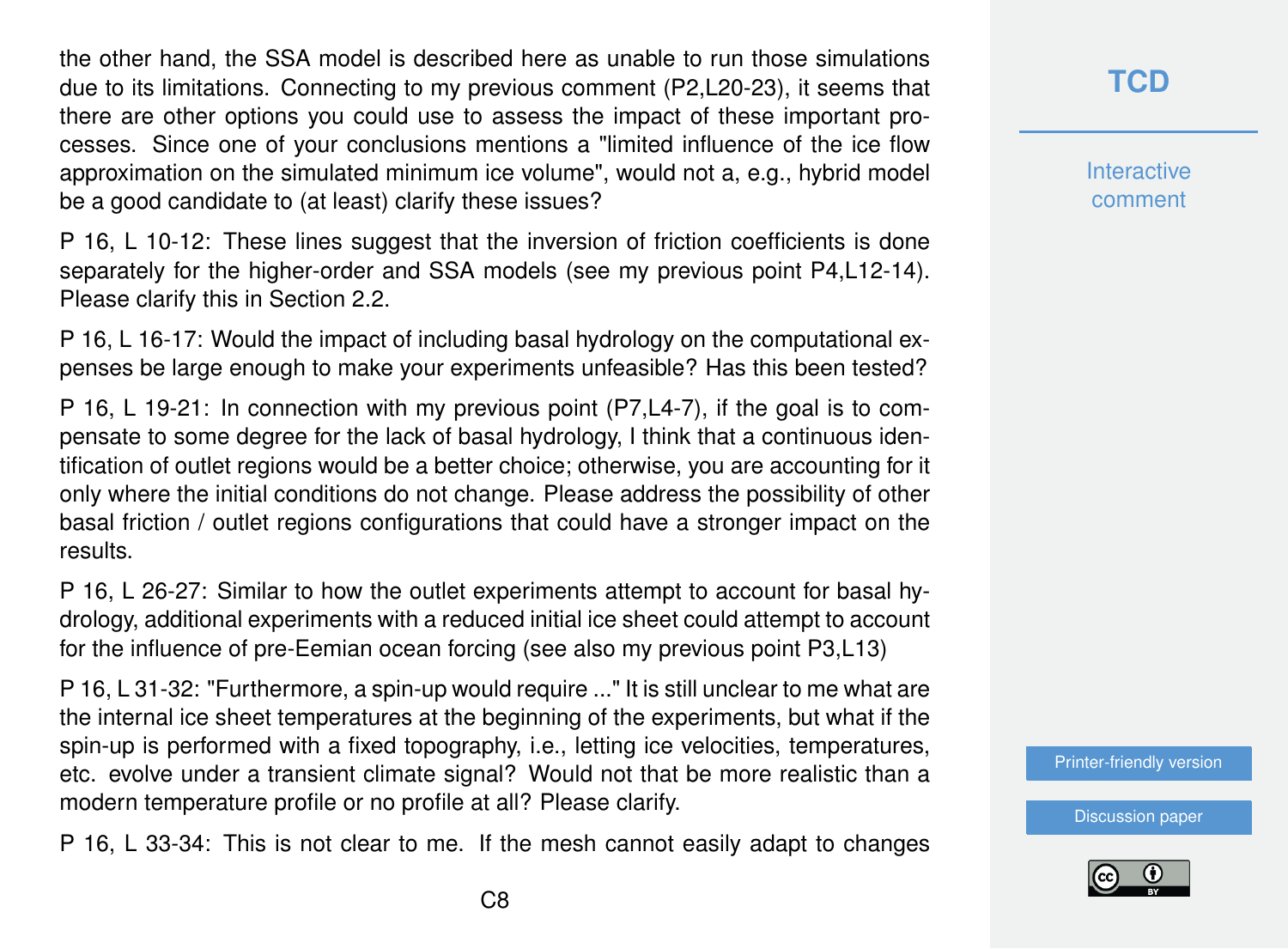in topography, what happens with the mesh in, e.g., the MAR-BESSI experiment at 125 ka where the ice margins have retreated? Do you simply use the initial (low?) resolution mesh there? If so, does this low-res mesh affect the results (e.g. enhancing the retreat)? Please clarify this.

P 17, L 1-3: I am not 100% convinced that the uncertainties in the initial conditions are completely outside the scope of your study (see P3,L13; P14,L11-12; P16,L26-27). In any case, I would replace "will be attempted" with something like "will become feasible", so it sounds like a possibility rather than a promise.

P 17, L 5-6: I would like to read an interpretation after this observation. Although this result does not necessarily mean that MAR-BESSI is better than the control SMB, it could point to systematic biases in the modelling setup that cause the former (and the latter) to underestimate its contribution to sea level rise.

P 18, L 5-10: The conclusions do not mention the impact of basal friction conditions, which is a significant part of the study. Please summarize these results as well, keeping in mind the potentially stronger impact mentioned in many of my previous points.

P 18, L 10-12: I think that the strength of this conclusion contrast (at least in magnitude) with the general conclusions the authors draw elsewhere (e.g. in lines 2 and 3 of this same page). Again, I agree that getting the SMB right is important, but do not think that reducing the focus on the representation of the ice flow (and here I include basal and internal processes too) is an appropriate call here. After all, a better (and more efficient) representation of ice flow could eventually allow the inclusion of the very same processes neglected in this study. Please reformulate.

— Technical corrections —

P 3, L 6: Here I am missing a core reference for MAR and the setup used.

P 3, L 25: Is there a reference that documents ISSM version 4.13? I suggest to merge this detail with the sentence in P 3, L 31: "... higher-order configuration of ISSM ver Interactive comment

[Printer-friendly version](https://www.the-cryosphere-discuss.net/tc-2018-225/tc-2018-225-RC3-print.pdf)